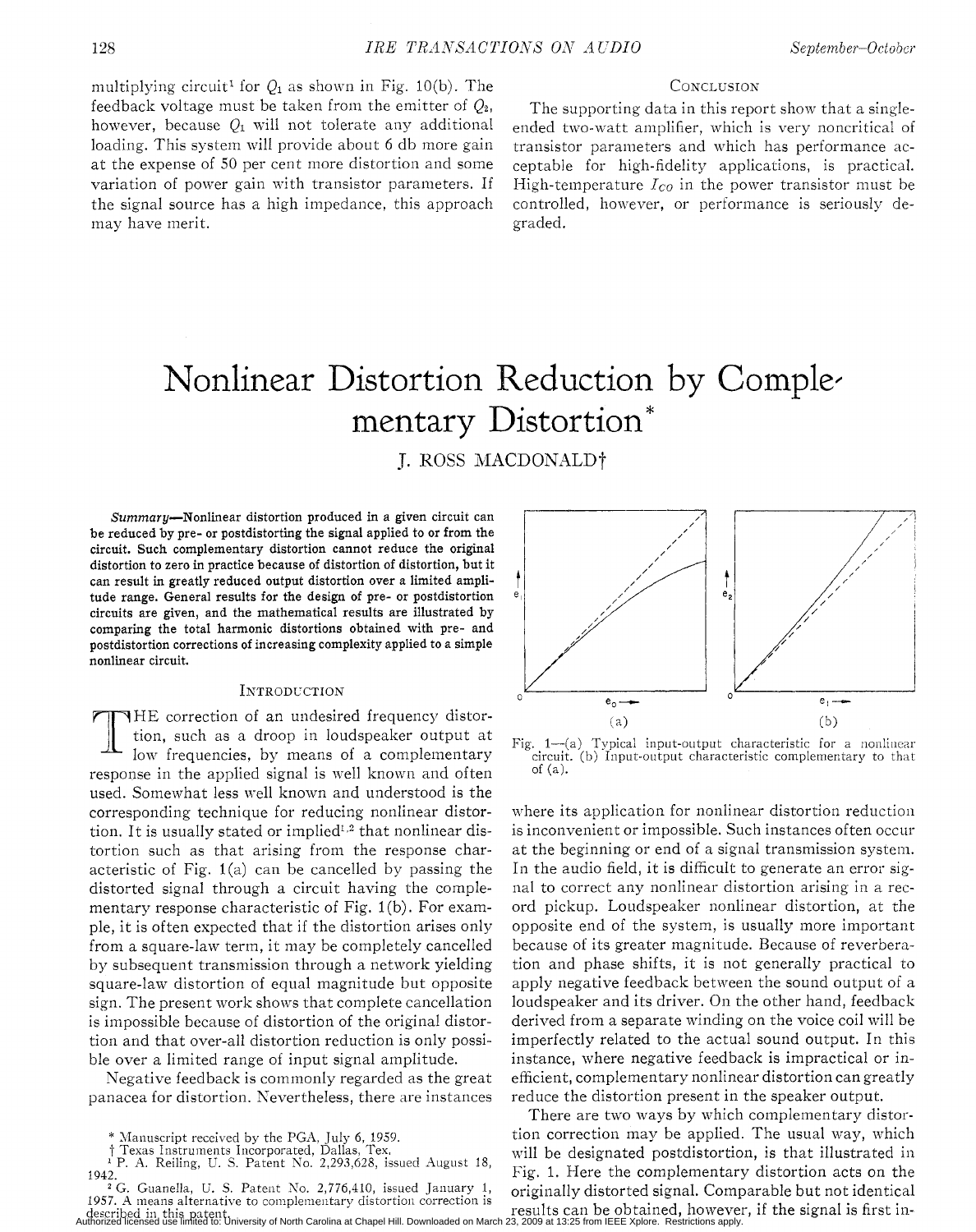tentionally predistorted and then passed through the original distorting circuit. Correction of loudspeaker nonlinear distortion is an instance where pre- but not postdistortion is applicable.

The practical application of complementary distortion requires that the original distortion dependence on amplitude be known over the amplitude range of interest. If the input-output response characteristic is very irregular or has strong discontinuities in slope or value, it cannot be well represented by a rapidly convergent power series, and complementary distortion correction will not be practical. It will therefore be assumed that the input-output characteristic is a smooth function and can be represented by a power series of the form

$$
e_1 = \sum_{m=1}^{M} a_m e_0^m, \qquad (1)
$$

where *M* may be finite or infinite, *eo* is the input signal and  $e_1$  the output. The zero-order, or dc term, has been omitted for simplicity.

In general, the  $a_m$  coefficients will be functions of frequency, and the complementary distortion circuit will then also have to be frequency dependent to yield maximum distortion reduction over the amplitude and frequency ranges of interest. In practice, however, the coefficients may be frequency independent over much of the range. While it is possible to incorporate frequency-sensitive nonlinear correcting elements in the complementary distortion circuit to compensate for the frequency dependence of the original distortion, such complications will not be pursued further herein.

The coefficients of the input-output-characteristic power series must be known *to* allow design of the complementary distortion circuit. Haber and Epstein3 have given equations which allow these coefficients to be calculated from the results of harmonic distortion measurements together with measurements of the polarity of the harmonics. As shown below, these coefficients may then be used to determine the corresponding coefficients in the power series describing the pre- or postcomplementary distortion circuit. Finally, the resulting nonlinear characteristic can be realized in a practical circuit using diodes and resistors and other components and techniques well known in the analog computer art. It should be emphasized that both pre and post-distortion techniques are also applicable when the aim is not as linear amplification as possible but instead a close approximation to some more complicated functional relationship between input and output, such as, for example, square-law output with minimum linear and higher-than-second-order output terms.

#### MATHEMATICAL ANALYSIS

For postdistortion, (1) may be used to represent the

from harmonic measurements," IRE TRANS. ON ELECTRON DEVICES, F. Haber and B. Epstein, "The parameters of nonlinear devices vol. ED-5, pp. 26-28; January, 1958.

characteristic of the device or circuit whose distortion is to be reduced by a subsequent complementary distortion circuit. The characteristic of the latter may then be written

$$
e_2 = \sum_{n=1}^{N} b_n e_1^n.
$$
 (2)

Here the  $b_n$ 's must be determined in terms of the  $a_m$ 's to minimize resultant distortion. For convenience, in the predistortion case (1) will be used to represent the initial complementary distortion while (2) will then describe the original distorting device or circuit. Thus, in this case, the  $b_n$ 's are assumed known and the  $a_m$ 's are to be determined as functions of them.

Substituting (2) in (1) yields

$$
e_2 = \sum_{n=1}^{N} b_n \left[ \sum_{m=1}^{M} a_m e_0^m \right]^n \equiv \sum_{s=1}^{NM} c_s e_0^s,
$$
 (3)

where the  $c_s$ 's are new coefficients whose values, determined from **(3),** appear in the second column of Table I. Now for zero output distortion in  $e_2$ , we desire  $e_2 = c_1 e_0$ . To obtain the values of  $a_m$  or  $b_n$  which make the higher order  $c_s$ 's zero, we can set these  $c_s$ 's to zero and solve them individually to obtain the desired *am's* for predistortion or the  $b_n$ 's for postdistortion. This procedure becomes very arduous as the order increases, and a preferable method is to use reversion of series.<sup>4</sup>

On setting  $e_2 = c_1 e_0$  equal to (2) and solving for  $e_0$ , we obtain

$$
e_0 = \frac{1}{c_1} \sum_{n=1}^{N} b_n e_1^n.
$$
 (4)

If now (1) is reverted to yield  $e_0$  in terms of  $e_1$ , one obtains (see Appendix) an infinite series like (4) and comparison of terms yields the postdistortion  $b_n$ 's directly in terms of the  $a_m$ 's. The results up to fifth order are given in the third column of Table I. Note that when less than an infinite number of correction terms are used, there will remain residual distortion which, however, may be much lower than that originally present.

A similar procedure can be carried out for predistortion. Eq. **(4)** may be written as

$$
c_1e_0=\sum_{n=1}^N b_ne_1^n.
$$

Next, this series may be reverted to yield  $e_1$  in terms of  $(c_1e_0)$  and the result compared with (1). Using  $c_1 = a_1b_1$ , the equations of column 4 of Table I are obtained. Columns **3** and 4 of Table I are the basic results of the present work. Although expressions connecting the coefficients have only been stated to the fifth order, higherorder terms may be readily obtained from the corresponding known expressions tabulated in the reversion of series method.<sup>4</sup>

<sup>&</sup>lt;sup>4</sup> H. B. Dwight, "Tables of Integrals and Other Mathematical Data," 3rd Ed., The Macmillan Co., New York, N. Y., p. 11; 1947. Authorized licensed use limited to: University of North Carolina at Chapel Hill. Downloaded on March 23, 2009 at 13:25 from IEEE Xplore. Restrictions apply.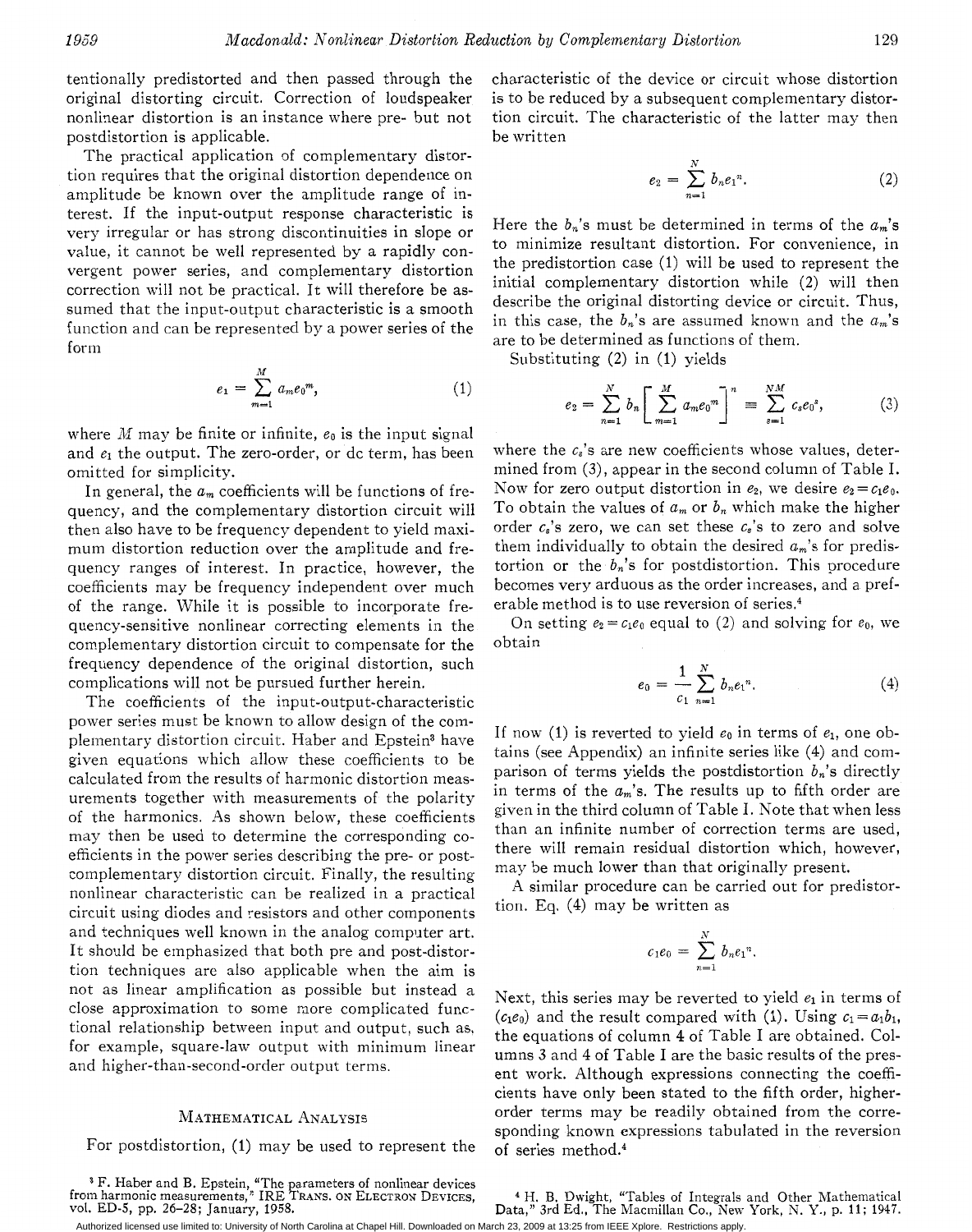| i              | $c_i$                                                     | Postdistortion, $c_i = 0$<br>$b_i$                                             | Predistortion, $c_i = 0$<br>$a_i$                                                                                                                                 |
|----------------|-----------------------------------------------------------|--------------------------------------------------------------------------------|-------------------------------------------------------------------------------------------------------------------------------------------------------------------|
|                | $a_1b_1$                                                  | $b_1$                                                                          | $a_1$                                                                                                                                                             |
| $\mathfrak{D}$ | $a_2b_1 + a_1b_2$                                         | $-\left(\frac{b_1}{a_2}\right)a_2$                                             | $-\Big(\dfrac{{a_1}^2}{b_1}\Big)\ b_2$                                                                                                                            |
| 3              | $a_3b_1 + 2a_1a_2b_2 + a_1a_2b_3$                         | $\left(\frac{b_1}{a_2^4}\right) (2a_2^2 - a_1a_3)$                             | $\left(\frac{a_1^3}{b_1^2}\right) (2b_2^2-b_1b_3)$                                                                                                                |
| $\overline{4}$ | $a_4b_1 + (a_2^2 + 2a_1a_3)b_2 + 3a_1^2a_2b_3 + a_1^4b_4$ | $\begin{pmatrix} b_1 \\ a_2 \end{pmatrix}$ [5 $a_2(a_1a_3-a_2^2) - a_1^2a_4$ ] | $\left(\frac{a_1^4}{b_1^3}\right)$ [5b <sub>2</sub> (b <sub>1</sub> b <sub>3</sub> - b <sub>2</sub> <sup>2</sup> ) - b <sub>1</sub> <sup>2</sup> b <sub>4</sub> ] |
|                |                                                           |                                                                                | $\begin{aligned} \left(\frac{a_1^{5}}{b_1^4}\right) & \left[6b_1^2b_2b_4+3b_1^2b_3^2\right. \ +\left.14b_2^4-b_1^3b_5-21b_1b_2^2b_3\right] \end{aligned}$         |

TABLE I EXPRESSIONS FOR  $c_i$ ,  $b_i$ , AND  $a_i$ 

The above reversion procedure shows that for either pre- or postdistortion correction to yield  $e_2 = c_1e_0$  exactly, an infinite number of complementary correction terms will be required. For postdistortion, for example, each correction term acts on the original distortion to create higher-order distortion terms which, in turn, require the presence of higher-order correction terms to eliminate them and so on. Further, the larger the number of correction terms, the smaller in general the amplitude range over which reduced distortion is obtained. Nevertheless, a finite number of pre- or postcorrection terms can effect a very significant improvement in nonlinear distortion over a finite and important amplitude range.

## EXAMPLE

The square-law distortion case, being simplest, will be used to show how complementary distortion may be applied for over-all distortion reduction. This case is useful also as an example since it can be solved directly, as shown in the Appendix. For predistortion, we shall take  $N=2$  so that  $e_2 = b_1e_1 + b_2e_1^2$ , while  $M=2$  for postdistortion yields  $e_1 = a_1e_0 + a_2e_0^2$ . As an illustration, we shall investigate in both cases how the residual total harmonic distortion (THD) varies with normalized amplitude when  $c_2 = 0$  only (one correction term), when  $c_2 = c_3 = 0$ , and when  $c_2 = c_3 = c_4 = 0$ .

For both pre- and postdistortion, the procedure is to substitute the values of  $a_m$  or  $b_n$  which make the desired  $c_s$ 's zero into the higher-order  $c$ 's and thus evaluate the residual, nonzero distortion. The results of such a calculation with no distortion terms omitted are summarized in Table II. For convenience, we have set  $a_1 = b_1 = 1$  in the results of Table II. The quantities  $a_1$  and  $b_1$  are merely scale factors such as amplification factors, and no significant generality is lost by taking them unity. It should be emphasized that these results are pertinent only to the square-law distortion case, as shown by the

TABLE I1 EXPRESSIONS FOR NONZERO  $c_i$ 's IN VARIOUS PRE- AND POSTDISTORTION CASES

|                            | $c_2=0$              |                      | $c_2=c_3=0$         |                     | $c_2 = c_3 = c_4 = 0$ |                       |
|----------------------------|----------------------|----------------------|---------------------|---------------------|-----------------------|-----------------------|
|                            | Pre                  | Post                 | Pre                 | Post                | Pre                   | Post                  |
| $C_3$                      | $-2b_2$ <sup>2</sup> | $-2a_2$ <sup>2</sup> | $\mathbf{0}$        | $\mathbf 0$         | 0                     | 0                     |
| $\mathcal{C}_4$            | b <sub>2</sub>       | $-a_2^3$             | $5b_2$ <sup>3</sup> | $5a_2$ <sup>3</sup> | $\theta$              | $\theta$              |
| $c_5$                      | $\theta$             | $\theta$             | $-4b^{3}$           | $6a_2$ <sup>4</sup> | $-14b_3$ <sup>4</sup> | $-14a_2$ <sup>4</sup> |
| c <sub>6</sub>             | $\overline{0}$       | 0                    | $4b^{5}$            | $2a_2$ <sup>5</sup> | $14b_2$ <sup>5</sup>  | $-28a_2$ <sup>5</sup> |
| $C_7$                      | $\theta$             | 0                    | $\theta$            | 0                   | $-20b_2$ <sup>6</sup> | $-20a_2$ <sup>6</sup> |
| $\mathcal{C}_{8}$          | $\theta$             | $\overline{0}$       | 0                   | $\theta$            | $25b_2$ <sup>7</sup>  | $-5a2$                |
| $\mathcal{C} \mathfrak{g}$ | $\theta$             | $\theta$             | $\theta$            | 0                   | 0                     | 0                     |

appearance of only *uz* and *bz.* More complicated results would be obtained for cubic distortion or for a combination of quadratic and cubic distortion.

Next, the results of Table I1 together with

$$
e_2 = \sum_1 c_s e_0^s
$$

may be used to obtain the harmonic distortion terms in each case. If one takes  $e_0 = A$  cos  $\omega t$  and expresses all powers of cos *wt* as harmonic terms, one finally obtains the finite series of harmonics pertinent to each case. For example, for  $c_2 = 0$  and predistortion, the result is

$$
e_2 = e_0 - 2b_2^2 e_0^3 + b_2^3 k_0^4,
$$
 (5)

or

Authorized licensed use limited to: University of North Carolina at Chapel Hill. Downloaded on March 23, 2009 at 13:25 from IEEE Xplore. Restrictions apply.

$$
e_2 = [A - (3b_2^2 A^3/2)] \cos \omega t + (b_2^3 A^4/2) \cos 2\omega t
$$
  
-(b<sub>2</sub><sup>2</sup> A<sup>3</sup>/4) cos 3 $\omega t$  + (b<sub>2</sub><sup>3</sup> A<sup>4</sup>/8) cos 4 $\omega t$ , (5)

where dc terms have again been omitted.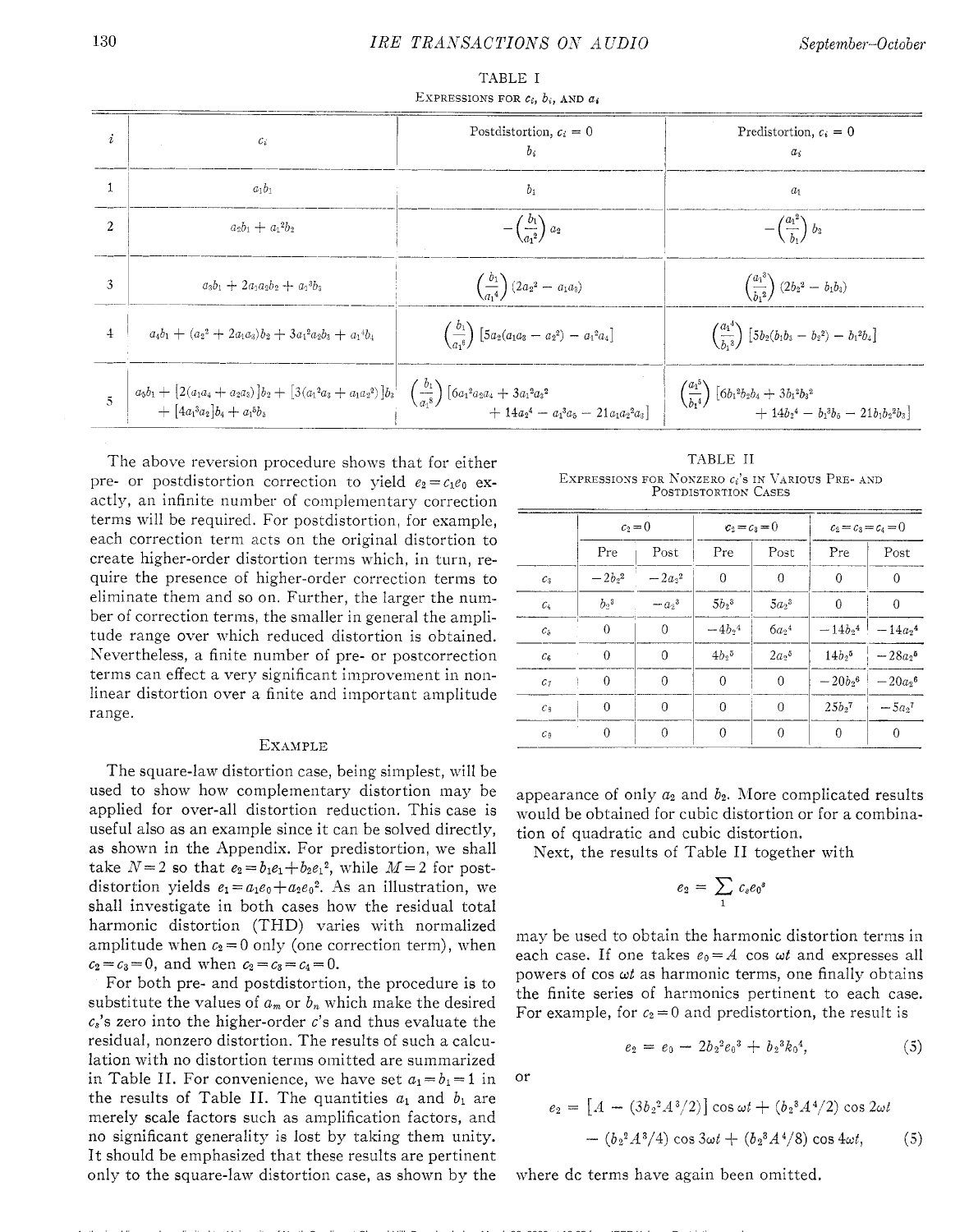In general, we may write

$$
e_2 = \sum_{s=1} c_s e_0^s \equiv \sum_{r=1} h_r \cos r \omega t \equiv A \sum_{r=1} g_r \cos r \omega t, \quad (6)
$$

where the *hr's* are the harmonic amplitudes and *gr*   $= h_r/A$ . Next, let  $x = A a_2 = A a_2/a_1$  and  $x = A b_2 = A b_2/b_1$ for post- or predistortion, respectively. Here *x* is a normalized distortion amplitude variable, as shown by the result

$$
e_1 = a_1 e_0 + a_2 e_0^2 = a_1 e_0 [1 + (a_2/a_1) e_0]
$$
  
=  $a_1 A \cos \omega t [1 + x \cos \omega t].$  (7)

In the present case, *x* clearly measures the relative importance of the original square-law or second-harmonic distortion term. For small *x,* in fact, *x* equals twice the original, uncorrected THD. The normalized harmonics, g,, can now be expressed entirely in terms of *x* and the results are summarized in Table 111.

Rather than compare the predictions of these different cases by comparing individual harmonic behavior graphically, the THD's of the various cases will be compared as functions of *x.* We may write

$$
\text{THD} = \left[ \sum_{r=2}^{r=2} h_r^2 \right]^{1/2} = \left[ \sum_{r=2}^{r=2} g_r^2 \right]^{1/2} \tag{8}
$$

Note that  $g_1$  may reach zero in most of the cases of Table 111. In such cases, the THD will be unity and there will be no fundamental component present. The THD is sometimes written as

$$
THD' = \left[ \sum_{r=2} h_r^2 / h_1^2 \right]^{1/2}, \tag{9}
$$

and would be infinite at the points where  $h_1$  or  $g_1$  were zero. The distinction between the two forms is only important for high values of THD anyway, and this is generally not the region of most physical interest.

| No Corrections   |                  | $c_2=0$                 |                        | $c_2 = c_3 = 0$          |                                                                                                 | $c_2 = c_3 = c_4 = 0$          |                               |
|------------------|------------------|-------------------------|------------------------|--------------------------|-------------------------------------------------------------------------------------------------|--------------------------------|-------------------------------|
| Case             | $\boldsymbol{A}$ | $\boldsymbol{B}$<br>Pre | $\overline{C}$<br>Post | $\boldsymbol{D}$<br>Pre  | $\cal E$<br>$\operatorname*{Post}% \left( X\right) \equiv\operatorname*{Post}\left( X\right) ,$ | $\boldsymbol{F}$<br>Pre        | $\cal G$<br>Post              |
| $\mathfrak{g}_1$ | $\mathbf 1$      | $1-\frac{3}{2}x^2$      | $1-\frac{3}{2}x^2$     | $1-\frac{5}{2}x^4$       | $1+\frac{15}{4}x^4$                                                                             | $1-\frac{5x^4}{16}(28+35x^2)$  | $1-\frac{5x^4}{16}(28+35x^2)$ |
| $\mathfrak{g}_2$ | $\frac{x}{2}$    | $\frac{x^3}{2}$         | $-\frac{x^3}{2}$       | $\frac{5}{8}x^3(4+3x^2)$ | $\frac{5x^3}{16}$ (8 + 3x <sup>2</sup> )                                                        | $\frac{35}{16}x^{5}(3+5x^{2})$ | $-\frac{35}{16}x^5(6+x^2)$    |
| $g_3$            | $\boldsymbol{0}$ | $-\frac{x^2}{2}$        | $-\frac{x^2}{2}$       | $-\frac{5}{4}x^4$        | $\frac{15}{8} x^4$                                                                              | $-\frac{35}{16}x^4(2+3x^2)$    | $-\frac{35}{16}x^4(2+3x^2)$   |
| $g_4$            | $\boldsymbol{0}$ | $\frac{x^3}{8}$         | $-\frac{x^3}{8}$       | $\frac{x^3}{8}(5+6x^2)$  | $\frac{x^3}{8}(5+3x^2)$                                                                         | $rac{x^5}{32}(84+175x^2)$      | $rac{x^5}{32}(168 + 35x^2)$   |
| $g_5\,$          | $\boldsymbol{0}$ | $\boldsymbol{0}$        | $\mathbf{0}$           | $-\frac{x^4}{4}$         | $\frac{3}{8} x^4$                                                                               | $-\frac{x^4}{16}(14+35x^2)$    | $-\frac{x^4}{16}(14+35x^2)$   |
| $g_{\rm 6}$      | $\mathbf 0$      | $\boldsymbol{0}$        | $\boldsymbol{0}$       | $\frac{x^5}{8}$          | $\frac{x^5}{16}$                                                                                | $rac{x^5}{16}(7+25x^2)$        | $-\frac{x^5}{16}(14+5x^2)$    |
| $g_7\,$          | $\overline{0}$   | $\theta$                | $\boldsymbol{0}$       | $\,0\,$                  | $\overline{0}$                                                                                  | $-\frac{5}{16} x^6$            | $-\frac{5}{16} x^6$           |
| $g_{\bf 8}$      | $\boldsymbol{0}$ | $\boldsymbol{0}$        | $\boldsymbol{0}$       | $\boldsymbol{0}$         | $\mathbf{0}$                                                                                    | $\frac{25}{128} x^7$           | $-\frac{5}{128} x^7$          |
| $g_{9}$          | $\boldsymbol{0}$ | $\overline{0}$          | $\boldsymbol{0}$       | $\boldsymbol{0}$         | $\mathbf{0}$                                                                                    | $\boldsymbol{0}$               | $\boldsymbol{0}$              |

TABLE 111

XORMALIZED HARMOXIC AMPLITUDES **AS** FUNCTIONS OF *X* FOR VARIOUS CASES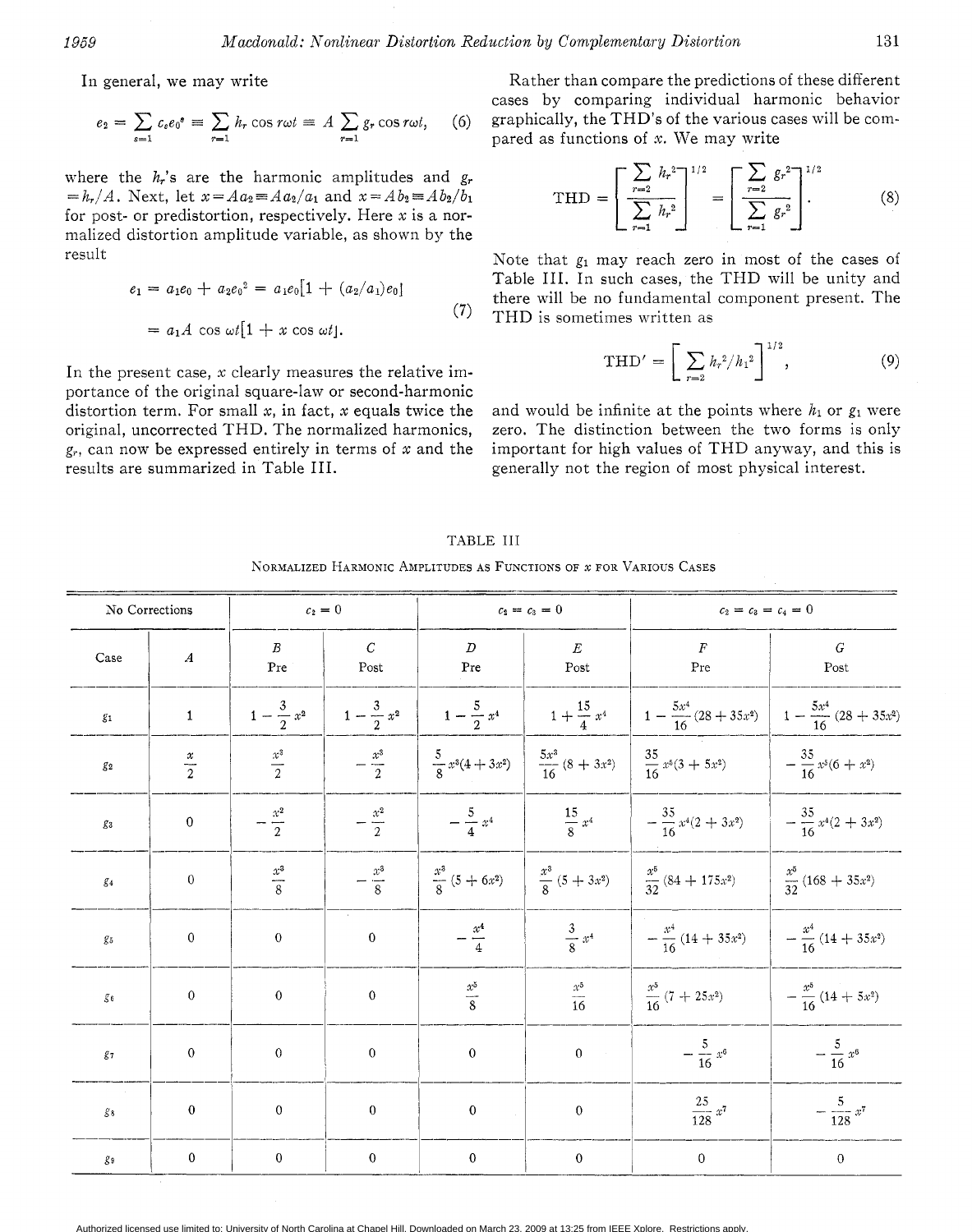The dependence on x of per cent THD calculated from (8) with the help of 'Table I11 is shown in Fig. *2.*  The cases shown pertain to predistortion only. There is no difference between the pre- and postdistortion THD's in cases *B* and C. The limiting slopes for small x are, reading upwards, 4, 3, 2, and 1. Kote that *F* yields minimum THD for  $x < 0.31$ , while *D* is better than *BC* for x *<0.21,* and *A* (no correction) is better than *BC* for  $x > 0.53$ . In general, the more correction terms present, the smaller the value of  $x$  below which the corrected THD is less than the uncorrected value. Nevertheless, when *x* is small, several correction terms can greatly reduce the over-all distortion. For an uncorrected THD of *2* per cent, three-term predistortion correction (case *F)* reduces the THD to about 0.0011 per cent.

Finally, Fig. 3 shows a comparison between the preand postdistortion cases for  $c_2 = c_3 = 0$  and for  $c_2 = c_3$  $=c_4 = 0$ . The quantity *R* is the ratio of the postdistortion THD to that for predistortion. These curves show that postdistortion results in somewhat lower THD than predistortion when two correction terms are used, but that the reverse is the case when three correction terms are used. In the region of considerable distortion improvement however, say for  $x < 0.2$ , there is no significant difference between the pre- and postdistortion corrections. Thus, which of the two methods to use in practical cases can be determined solely on the basis of applicability or simplicity.

## .APPENDIS

Given simple square-law distortion of the form  $e_1$  $= a_1e_0 + a_2e_0^2$ , we can revert this finite series directly to obtain

$$
e_0 = -\frac{a_1}{2a_2} + \left[ \left( \frac{a_1}{2a_2} \right)^2 + \frac{e_1}{a_2} \right]^{1/2}.
$$
 (10)

If  $|4a_2e_1/a_1|^2|$  < 1, expansion yields

$$
e_0 \cong (1/a_1)e_1 - (a_2/a_1^3)e_1^2 + (2a_2^2/a_1^5)e_1^3 \cdots
$$
 (11)

Comparison with (4) yields  $c_1 = a_1b_1$  and the values of *bz* and *ba* given in the postdistortion column of Table I (with  $a_3=0$ ).

The series expansion in (11) on which the reversion solution is based is only convergent for  $|4a_2e_1/a_1^2| < 1$ . This condition may be written

$$
4|a_2(e_0/a_1)+a_2^2(e_0/a_1)^2| < 1,\tag{12}
$$

or

$$
\left| (a_2 A/a_1) \cos \omega t + (a_2 A/a_1)^2 \cos^2 \omega t \right| < \frac{1}{4}.
$$
 (12a)

Now the only maxima of the left-hand side, considered as a function of  $(\omega t)$ , which will satisfy the inequality is that obtained for cos  $\omega t = 0$ . Thus, the most restrictive condition following from (12a) is

$$
\left| x + x^2 \right| < \frac{1}{4}.\tag{12b}
$$



Fig. 2-Log-log plots of per cent total harmonic distortion in various cases (defined in Table 111) vs the normalized distortion variable *x* for original square-law distortion only.



Fig. 3-Total harmonic distortion with postdistortion divided by that with predistortion vs *x.* 

Replacing the inequality by an equality and solving for *x* yields  $x = (\sqrt{\frac{1}{2}} - \frac{1}{2}) = 0.207$ . This result shows that in the present case the reversion solution with an infinite number of power-law correction terms is convergent for  $x < 0.207$ . For smaller *x*, an infinite number of complementary distortion terms may be used to correct completely (in principle) for the original distortion. When *x>0.207,* complementary distortion correction with an infinite number of correction terms is impossible, but Fig. 2 shows that some improvement with a finite

Authorized licensed use limited to: University of North Carolina at Chapel Hill. Downloaded on March 23, 2009 at 13:25 from IEEE Xplore. Restrictions apply.